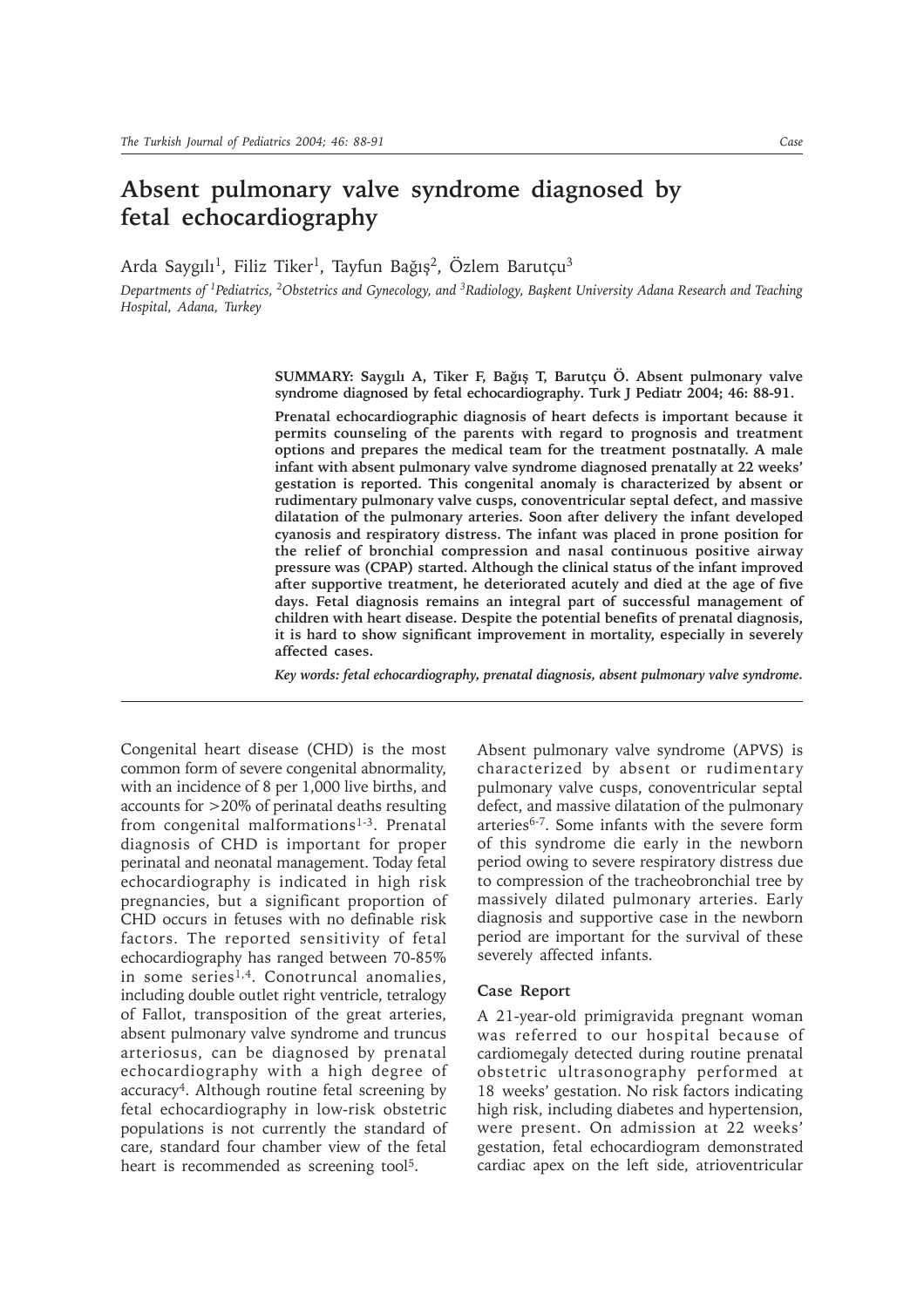and ventirculoarterial concordance with situs solitus, and right ventricular dilatation with left and right ventricular diastolic diameters of 9.8 mm and 13.4 mm, respectively. Inlet ventricular septal defect, agenesis of the pulmonary valve cusps and massive dilatation of pulmonary arteries (13-18 mm) consistent with APVS were detected (Fig. 1). Color and continuous Doppler examination demonstrated acceleration of pulmonary blood flow velocity of 2.5 m/sec and massive pulmonary valve insufficiency (Fig. 2). Fetal heart rate was 127/minute. On prenatal ultrasonography no associated malformation was detected. On



**Fig. 1.** Modified five chamber view of fetal heart at 22 weeks' gestation demonstrating enlarged right ventricle (rv), inlet ventricular septal defect and overriding of aorta to the interventricular septum.



**Fig. 2.** The continuous wave Doppler signal in the axis of main pulmonary artery showing systolic and diastolic regurgitant jets of approximately 2.19-2.49 m/sec bidirectionally.

follow-up at 28 weeks' gestation, minimal pericardial effusion and grade 1-2 tricuspid insufficiency were detected. Ventricular systolic function was at the lower limit. At 37 weeks' gestation left and right ventricular diameters were found dilated with enlarged left and right pulmonary arteries (Fig. 3). After each routine follow-up visit the pediatric cardiologist, neonatologist, and obstetrician discussed the clinical status, delivery time and delivery mode of the fetus. The prognosis of the disease and termination of pregnancy were discussed with the parents but they did not accept termination of pregnancy.



**Fig. 3.** Aneurysmal dilatation of the pulmonary artery with markedly enlarged main pulmonary artery (pa) bifurcating into left and right pulmonary arteries and dilated right ventricle (rv). The pulmonary valve annulus is stenotic, and no discrete pulmonary valve is detected.

A male infant weighing 3,880 g was born at a gestational age of 40 weeks via spontaneous vaginal delivery. A neonatologist and a pediatric cardiologist were ready in the delivery room. Soon after delivery the infant developed cyanosis and respiratory distress. His heart rate and blood pressure on admission were 128/minute and 84/45 mm Hg, respectively. Peripheral circulation was poor, pulses were palpable and grade 4/6 to-and-fro murmur was audible at the left sternal border. The liver was palpable 3 cm below the right costal margin. No morphological anomaly was detected on clinical examination. The chest X-ray showed cardiomegaly with a cardiothoracic ratio of 65%, and marked prominence of the upper left cardiac border due to enlarged pulmonary infundibulum. Right hilus was prominent due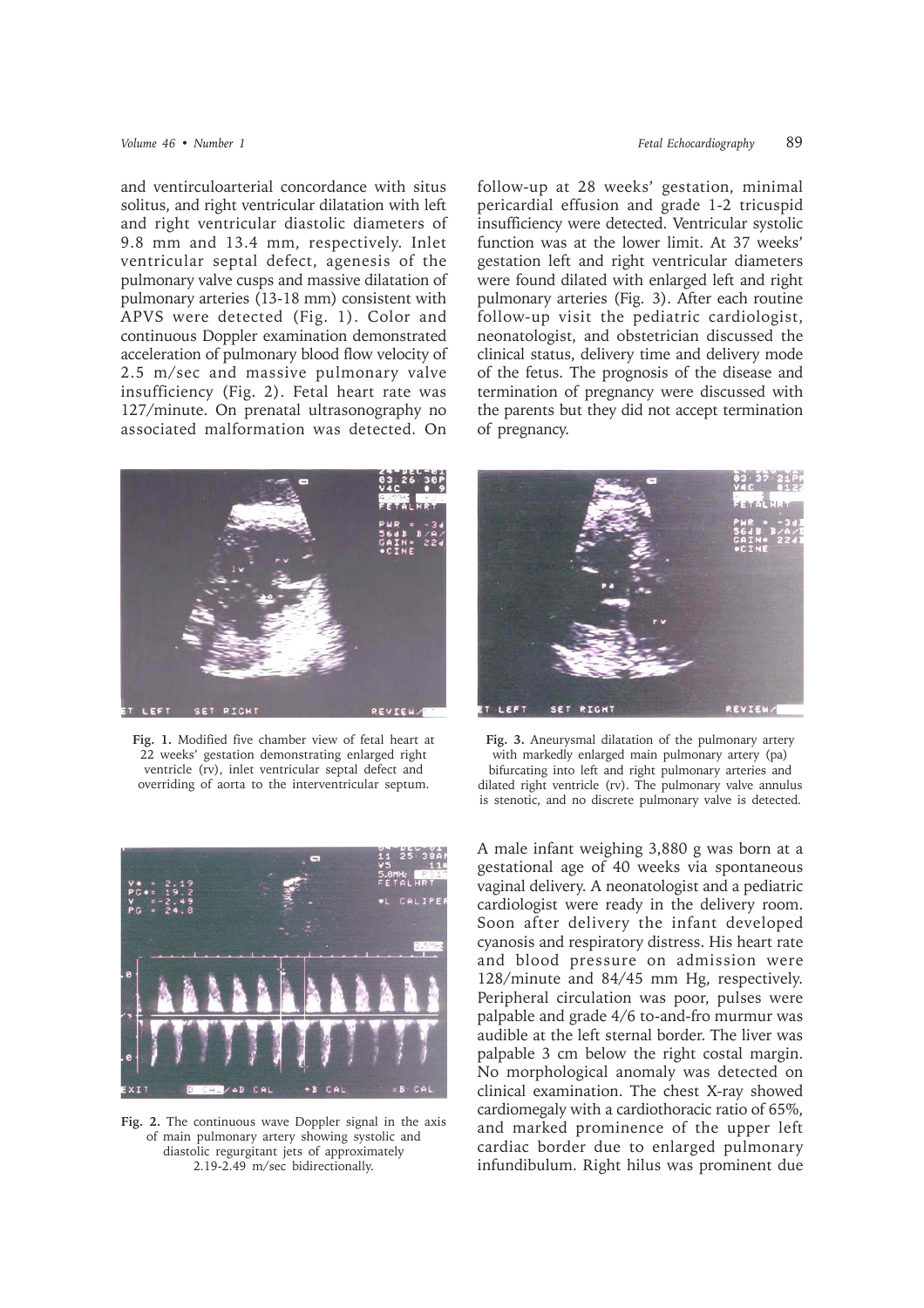Karyotype analysis was normal.

to dilated right pulmonary artery; peripheral pulmonary vascular markings were normal. Arterial blood gases revealed a moderate respiratory acidosis. Serum electrolytes were normal and calcium level was 8.9 mg/dl.

Postnatal echocardiography revealed extensive dilatation of right ventricle and right atrium, inlet ventricular septal defect of 11 mm diameter, and overriding aorta. Pulmonary valve cusps were absent with huge dilatation of the pulmonary arteries. The diameters of right and left pulmonary arteries were 24 mm and 22 mm, respectively. Grade 2-3 pulmonary insufficiency was detected. Left ventricular function was normal.

The infant was immediately taken to the NICU, placed in prone position for the relief of bronchial compression and nasal continuous positive airway pressure (CPAP) was started. After starting CPAP and positioning, the clinical status and arterial blood gases of the infant improved. On day 3 enteral feeding was started and tolerated. However, the patient deteriorated acutely and died at the age of five days. During hospitalization the heart rate and  $SPO<sub>2</sub>$  values of the infant varied between 104-158/min and 68-84%, respectively. The latest blood gases revealed normal  $CO<sub>2</sub>$  and low  $O<sub>2</sub>$  tension.

## **Discussion**

Accurate echocardiographic diagnosis in utero is important because it permits counseling of the parents with regard to prognosis and treatment options and prepares the medical team for the treatment postnatally<sup>3,8,9</sup>. A detailed cardiac scan can usually be performed in specialized centers with expertise in the diagnosis of CHD. It is important to detect high risk pregnancies and refer them to specialized centers. However, it is known that a significant proportion of CHD occurs in fetuses with no definable risk factors. Perhaps the most important indication for a fetal echocardiography is the suspicion of an abnormal heart on a screening obstetric sonogram. If cardiac screening is confined to the four chamber view, approximately 70% of the cardiac anomalies can be detected<sup>10</sup>. If the great arteries are also examined, 90% of major heart disease cases would be detectable prenatally<sup>9</sup>. Ideally, a complete fetal echocardiography is performed at 16 to 20 weeks' gestation because adequate identification of

cardiac structures is generally not possible before that time3. The major benefit of the fetal echocardiography is to be able to provide the family with information regarding the prognosis of the specific defect, so that further management can be planned and coordinated with the multidisciplinary team consisting of a pediatric cardiologist, neonatologist, obstetrician and cardiovascular surgeon.

Absent pulmonary valve syndrome (APVS) is characterized by dysgenesis of the pulmonary valve, severe pulmonary insufficiency, and massive enlargement of pulmonary arteries, and occurs in approximately 3% of cases of tetralogy of Fallot6. Tracheobronchomalacia is present due to compression from the massive branch pulmonary arteries. Patients are divided clinically into two groups: neonates with severe respiratory distress, and older children who survived the neonatal period. The patient reported here is in the former group. Neonates in this group typically present soon after birth with severe respiratory distress, cyanosis, and hyperinflation due to tracheobronchial compression6,11. Mechanical ventilation with high positive end-expiratory pressure may help to stent open airways and improve gas exchange. In this patient we did not intubate the infant but rather preferred nasal CPAP, avoiding the risks of intubation and ventilatorrelated injury. The patient's clinical status improved after supportive treatment. However, despite vigorous, conservative medical treatment the patient deteriorated acutely and died at the age of five days.

Despite the potential benefits of prenatal diagnosis, it is hard to show significant improvement in mortality, partly because fetal echocardiography preferentially detects more severe forms of CHD which have a high mortality rate.

In conclusion, fetal diagnosis remains an integral part of the successful management of children with heart disease. It is clear that early fetal echocardiography is feasible and that complex CHD such as APVS can be detected in early pregnancy. Postnatal management of the severely affected infants with APVS is difficult. Despite prompt and optimal supportive care severely affected infants die early during the newborn period owing to severe respiratory distress, feeding difficulties and cardiovascular compromise.